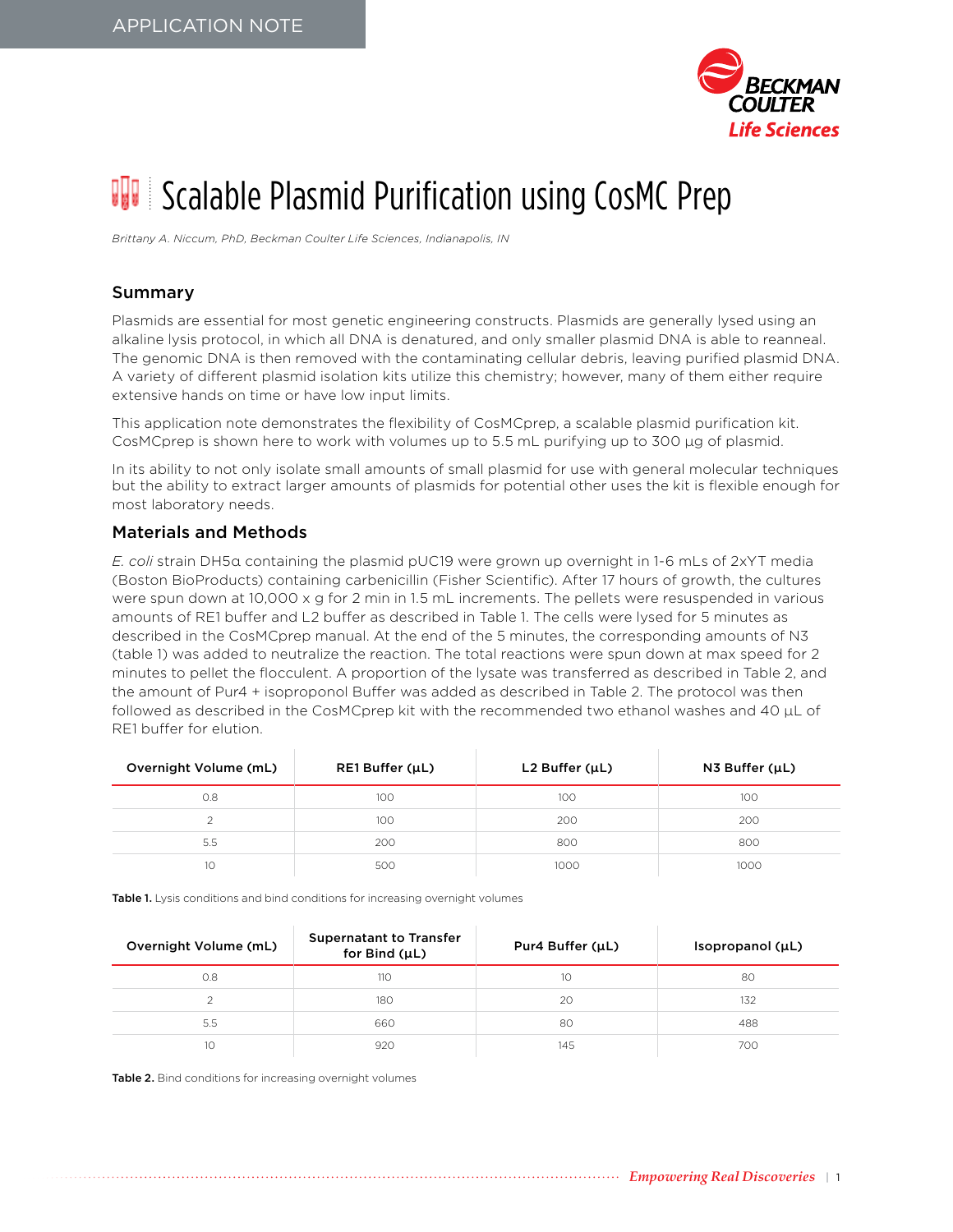#### Results

At least three replicates were used for each starting volume. As the volume of overnight was increased the final yield of plasmid was increased as well (Table 3 and Figure 1). The yield of plasmid increases linearly with the increase in overnight volume. The yield of plasmid can be estimated for larger overnight volumes using a simple linear regression. In Figure 2 we have estimated the yield for a 10 mL overnight to be about 575 μg.

| Volume of<br>Overnight | Average<br>Concentration | Average Yield (µg) | Average 260/280 | Average 260/230 |
|------------------------|--------------------------|--------------------|-----------------|-----------------|
| 0.8                    | 258                      | 10.3               | 2.1             | 2.0             |
|                        | 1893                     | 74.0               | 22              | 2.8             |
| 5.5                    | 2978                     | 298.0              | ı.9             |                 |

Table 3. The average yield and purity of pUC19 plasmid isolated from 3 different volumes of overnights. The averages were taken from three replicates of each volume. The purity shown for each overnight volume is sufficient for PCR based downstream applications. The plasmid's yield and purity was assessed using a NanoDrop (Thermo Fisher Scientific).

### CosMCprep isolates more plasmid DNA with higher volumes of input



Figure 1. The average yield of three replicates for each volume of overnight is shown with the three dots and the standard deviation of the three replicates is also represented as error bars. A trend line was added that goes through the three replicates. The trend line has an R2 value of 0.9987.